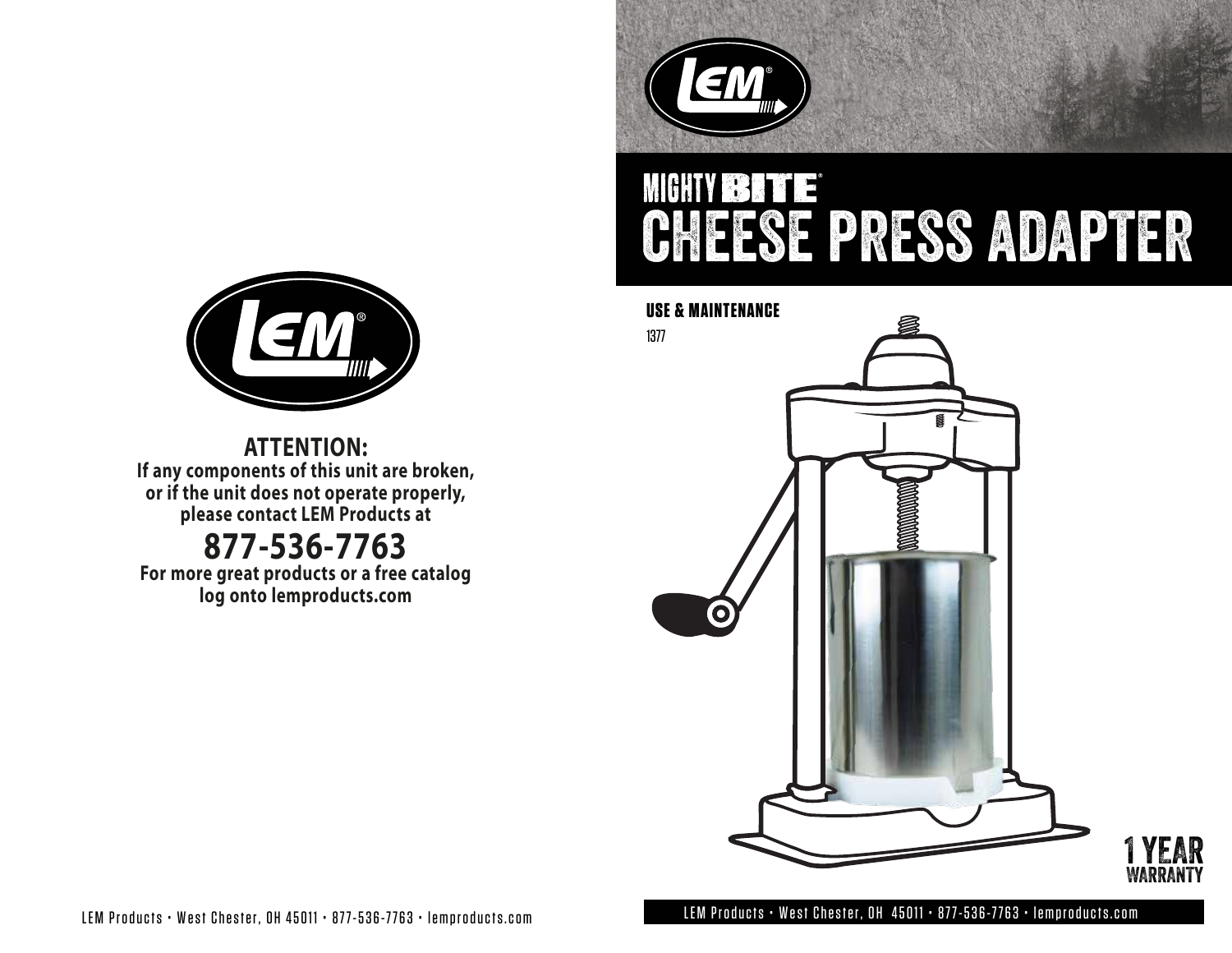#### $\left( \left| {}\right\rangle \right)$ **CAUTION**  $(\vert)$

Before using the stuffer and cheese press adapter for the first time, please make sure to read **carefully and thoroughly through these operating instructions and the safety advice. Familiarize yourself completely with the functions of this product.**

#### GENERAL WARNINGS AND SAFETY INFORMATION **AN**

- 1. Always ensure that the product is properly assembled and safely set up before use. Read assembly instructions in manual.
- 2. The product is designed exclusively for domestic use and not for commercial purposes.
- 3. Keep your work area clean and well lit. Cluttered work benches and dark work areas may cause accidents or injury.
- 4. Handle carefully! Keep fingers and loose objects away from moving parts.
- 5. Tie back loose hair and clothing. Remove neckties, rings, watches, bracelets and all other jewelry before operating the unit.
- 6. Use the product with the supplied accessories only. **WARNING:** The use of attachments not recommendedor sold by the manufacturer may cause injury, damage to personal property, and may void your warranty.
- 7. **WARNING:** Do not use while under the influence of alcohol or drugs (prescription or nonprescription) as these may impair user's ability to properly assemble or safely operate the product.
- 8. Thoroughly hand-wash all removable parts in warm soapy water prior to use. Do not soak. **NOT DISHWASHER SAFE** (discoloration may occur).
- 9. Use product on a level, stable surface to prevent tipping.
- 10. **CAUTION:** This product is not recommended for use near or by children or persons with certain disabilities without proper supervision. Set up and store the product out of reach of children. When not in use, store device in a secure dry place out of reach of children.
- 11. The manufacturer declines any responsibility in the case of improper use of this product. Improper use of this product voids the warranty.
- 12. Avoid contacting moving parts.
- 13. **WARNING:** The warnings, cautions, and instructions discussed in this instruction manual cannot cover all possible conditions or situations that could occur. It must be understood by the operator that common sense must be used.

### 14. SAVE THESE INSTRUCTIONS

**NOTE: Refer to stuffer manual for additional safety warnings.** 



### ADDITIONAL CHEESE MAKING PRODUCTS AND INGREDIENTS ARE AVAILABLE AT LEM'S SISTER SITE

www.rootsandharvest.com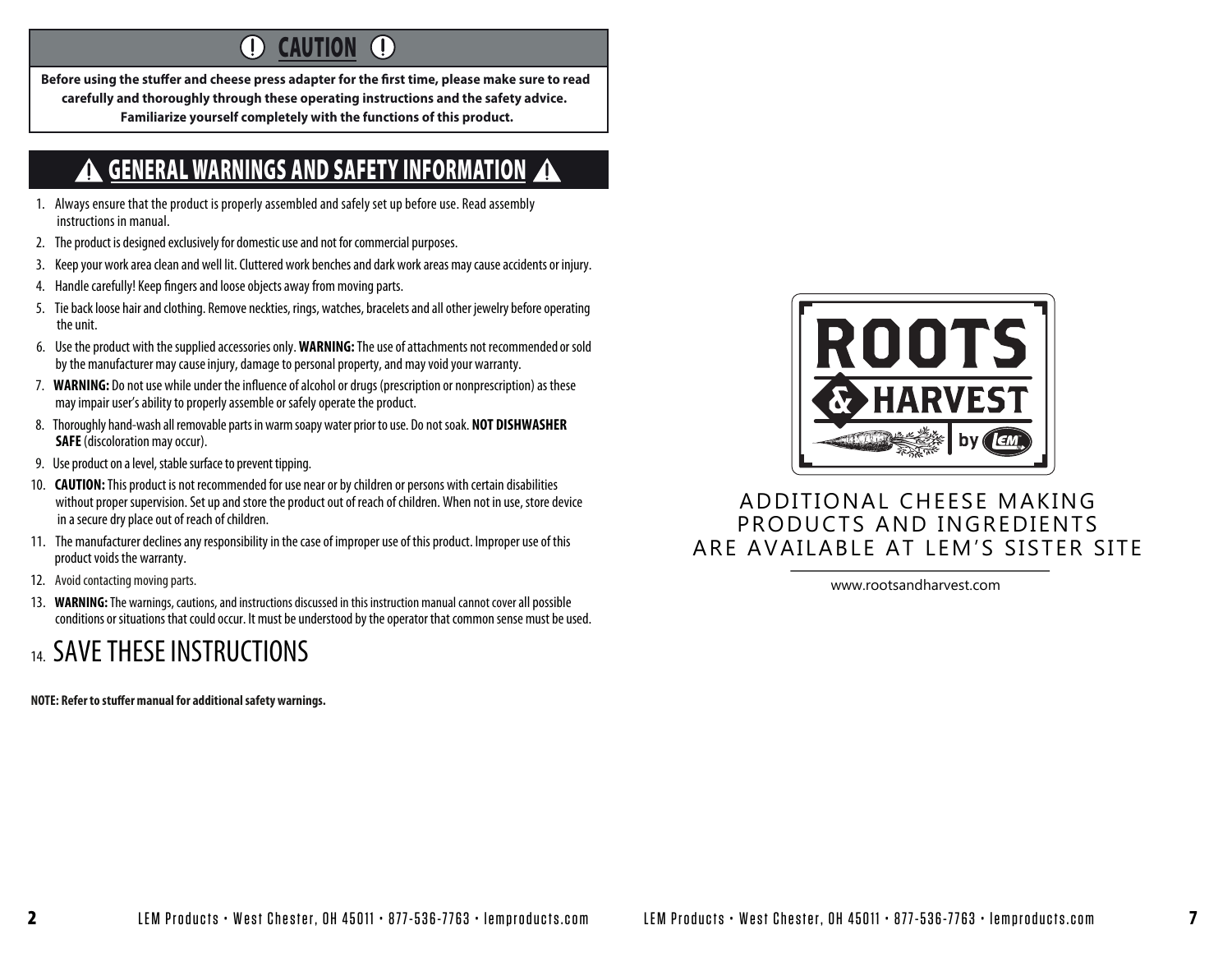### **WARRANTY INFORMATION**

#### **IMPORTANT WARRANTY INFORMATION PLEASE READ FILL OUT AND RETURN ENCLOSED WARRANTY CARD**

THIS WARRANTY COVERS: #1377 **MIGHTY BITE®** CHEESE PRESS ADAPTER THE WARRANTY IS EXTENDED TO THE ORIGINAL PURCHASER ONLY

**WARRANTY DURATION:** This product is warranted to the original purchaser for a period of one (1) year from the original purchase date. **EACH UNIT COMES WITH A WARRANTY CARD, WHICH MUST BE FILLED OUT COMPLETELY AND RETURNED IMMEDI-ATELY, WITH A COPY OF THE PURCHASING RECEIPT. FAILURE TO RETURN YOUR WARRANTY CARD WILL LIMIT WARRANTY TO 90 DAYS WITH PROOF OF PURCHASE.**

**WARRANTY COVERAGE:**This product is warranted against defective materials or workmanship. The warranty is void if the product has been damaged by accident, misuse, neglect, modification or improper service or repairs by unauthorized personnel. It is also void if damaged in shipment or by other causes not arising out of defects in the materials or workmanship. This warranty does not extend to any units which have been in violation of written instructions furnished. This warranty covers only the product and its specific parts, not food or other products processed in it.

**WARRANTY DISCLAIMERS:** This warranty is in lieu of all warranties expressed or implied, and no representative or person is authorized to assume any other liability in connection with the sale of our products. There shall be no claims for defects or failure of performance under any theory of sort, contract or commercial law including, but not limited to negligence, gross negligence, strict liability or breach of contract. The manufacturer declines all responsibility for damage to persons, things or animals arising from the failure to comply with the norms contained in this manual. The manufacturer reserves the right to make modifications at anytime to the models while maintaining the main characteristics described herein. The manufacturer also declines all responsibility for any errors in compiling this manual.

**WARRANTY PERFORMANCE:** During the warranty period, a product with a defect will either be repaired or replaced after the product has been inspected by an LEM Service Technician. LEM RESERVES THE RIGHT TO REFUSE WARRANTY PERFORMANCE OR PRODUCT EVALUATION UNLESS THE ORIGINAL SALES RECEIPT OR THE WARRANTY CARD IS ON FILE.The repaired product will be in warranty for the balance of the warranty period. No charge will be made for such repair or replacement.

**IMPORTANT NOTICE:** If any parts are missing or defective, please contact our Customer Service Department for assistance at 877-536-7763 (M-F 8:30am to 4:30pm EST). **DO NOT RETURN TO THE STORE WHERE THE PRODUCT WAS PURCHASED.** LEM Products is not responsible for, or will not cover under warranty, missing or damaged parts on discounted/clearance, resale or nal sale items where the seller may not be able to guarantee full functionality or completeness of the unit.

**LEM PRODUCTS MERCHANDISE RETURN POLICY WARRANTY SERVICE:** To obtain service under terms of this warranty, please contact us at 877-536-7763 to obtain authorization prior to returning the merchandise. No merchandise will be accepted without prior authorization. Prior to returning the product for warranty repair the product must be thoroughly cleaned and free from any food particles or other debris. Failure of the purchaser to comply with this standard may result in the unit being returned without repair. In some cases, a \$50 cleaning surcharge may apply. Please return the product prepaid in the original packaging if possible, enclose a copy of your receipt, (keep a copy of your proof-of-purchase for your records) and include a written explanation of the issue. Ship to LEM Products, 4440 Muhlhauser Road, Suite 300, West Chester, OH 45011. LEM Products is not responsible for damage incurred in shipping, make certain to pack product properly. Return shipping charges are the responsibility of the purchaser. Packages returned to LEM should be insured for the value of the product to cover any damages that may occur during shipping.

### **ESSENTIALS FOR CHEESE MAKING**

#### **1377 Mighty Bite Cheese Press Adapter**

- Cheese press will hold cheese curds made from 1-2 gallons of milk
- Makes 1 lb. wheel of cheese
- Follow all safety precautions on page 2 in addition to those in your sausage stuffer manual **Your cheese press adapter kit includes:**



#### The parts of your sausage stuffer you will need are:



#### **Other things you may need for cheese making: Tools:**

- Fine weave cheese cloth for draining curds and wrapping the cheese
- Long probe, low temperature, thermometer that reads 0 220˚F
- Cheese curd knife
- A large stock pot
- Slotted spoon or straining ladle
- Measuring spoons
- Measuring cups
- Colander

### **Ingredients:**

- Fresh milk
- Wax for coating and aging the cheese
- Rennet speeds the formation of curds and make tighter curds, coagulates milk
- Salt non-iodized, kosher flake style or cheese salt. Adds flavor but also helps drain whey and acts as a preservative
- Culture mesophilic (low temp) or thermophilic (high temp) causes the milk to curdle
- Calcium chloride restores calcium to store bought milk and ensures good, strong curds and higher yield of cheese
- Cookie sheet or other drip tray in which to set the press in to catch the whey

Revised June 27, 2018